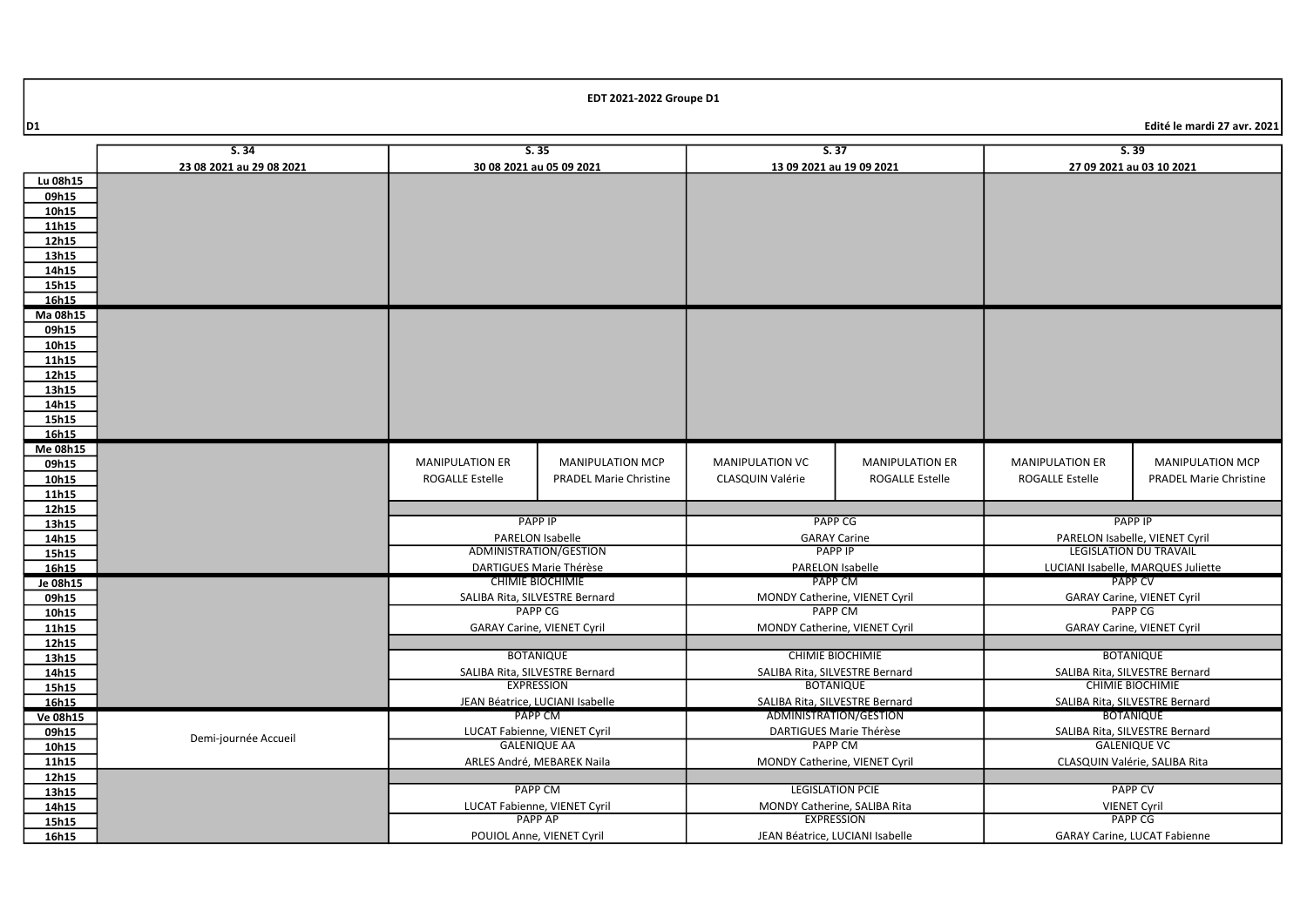|                | S.41                                                                 |                                 | S.44                                                    |                                                    | S.46                                                       |                                             | S.48                                                         |                                        |  |
|----------------|----------------------------------------------------------------------|---------------------------------|---------------------------------------------------------|----------------------------------------------------|------------------------------------------------------------|---------------------------------------------|--------------------------------------------------------------|----------------------------------------|--|
|                | 11 10 2021 au 17 10 2021                                             |                                 | 01 11 2021 au 07 11 2021                                |                                                    | 15 11 2021 au 21 11 2021                                   |                                             | 29 11 2021 au 05 12 2021                                     |                                        |  |
| Lu 08h15       |                                                                      |                                 |                                                         |                                                    |                                                            |                                             |                                                              |                                        |  |
| 09h15          |                                                                      |                                 |                                                         |                                                    |                                                            |                                             |                                                              |                                        |  |
| 10h15          |                                                                      |                                 |                                                         |                                                    |                                                            |                                             |                                                              |                                        |  |
| 11h15          |                                                                      |                                 |                                                         |                                                    |                                                            |                                             |                                                              |                                        |  |
| 12h15          |                                                                      |                                 |                                                         |                                                    |                                                            |                                             |                                                              |                                        |  |
| 13h15          |                                                                      |                                 |                                                         |                                                    |                                                            |                                             |                                                              |                                        |  |
| 14h15          |                                                                      |                                 |                                                         |                                                    |                                                            |                                             |                                                              |                                        |  |
| 15h15          |                                                                      |                                 |                                                         |                                                    |                                                            |                                             |                                                              |                                        |  |
| 16h15          |                                                                      |                                 |                                                         |                                                    |                                                            |                                             |                                                              |                                        |  |
| Ma 08h15       |                                                                      |                                 |                                                         |                                                    |                                                            |                                             |                                                              |                                        |  |
| 09h15          |                                                                      |                                 |                                                         |                                                    |                                                            |                                             |                                                              |                                        |  |
| 10h15          |                                                                      |                                 |                                                         |                                                    |                                                            |                                             |                                                              |                                        |  |
| 11h15          |                                                                      |                                 |                                                         |                                                    |                                                            |                                             |                                                              |                                        |  |
| 12h15          |                                                                      |                                 |                                                         |                                                    |                                                            |                                             |                                                              |                                        |  |
| 13h15          |                                                                      |                                 |                                                         |                                                    |                                                            |                                             |                                                              |                                        |  |
| 14h15          |                                                                      |                                 |                                                         |                                                    |                                                            |                                             |                                                              |                                        |  |
| 15h15          |                                                                      |                                 |                                                         |                                                    |                                                            |                                             |                                                              |                                        |  |
| 16h15          |                                                                      |                                 |                                                         |                                                    |                                                            |                                             |                                                              |                                        |  |
| Me 08h15       |                                                                      |                                 |                                                         |                                                    |                                                            |                                             |                                                              |                                        |  |
| 09h15          | <b>MANIPULATION ER</b>                                               | <b>MANIPULATION VC</b>          | <b>MANIPULATION MCP</b>                                 | <b>MANIPULATION ER</b>                             | <b>MANIPULATION ER</b>                                     | <b>MANIPULATION VC</b>                      | <b>MANIPULATION ER</b>                                       | <b>MANIPULATION MCP</b>                |  |
| 10h15          | <b>ROGALLE Estelle</b>                                               | <b>CLASQUIN Valérie</b>         | <b>PRADEL Marie Christine</b>                           | <b>ROGALLE Estelle</b>                             | <b>ROGALLE Estelle</b>                                     | CLASQUIN Valérie                            | <b>ROGALLE Estelle</b>                                       | <b>PRADEL Marie Christine</b>          |  |
| 11h15          |                                                                      |                                 |                                                         |                                                    |                                                            |                                             |                                                              |                                        |  |
| 12h15          |                                                                      |                                 |                                                         |                                                    |                                                            |                                             |                                                              |                                        |  |
| 13h15          | <b>PAPP IP</b>                                                       |                                 | <b>PAPP IP</b>                                          |                                                    |                                                            | <b>PAPP CG</b>                              |                                                              | <b>PAPP IP</b>                         |  |
| 14h15          |                                                                      | PARELON Isabelle                | PARELON Isabelle, VIENET Cyril                          |                                                    |                                                            | <b>GARAY Carine</b>                         |                                                              | PARELON Isabelle                       |  |
| 15h15          |                                                                      | <b>GALENIQUE VC</b>             | PAPP CM                                                 |                                                    |                                                            | <b>EXPRESSION</b>                           |                                                              | <b>LEGISLATION PCIE</b>                |  |
| 16h15          |                                                                      | CLASQUIN Valérie, MEBAREK Naila | MONDY Catherine, VIENET Cyril                           |                                                    |                                                            | JEAN Béatrice, LUCIANI Isabelle             |                                                              | <b>MONDY Catherine</b>                 |  |
| Je 08h15       |                                                                      | PAPP CM                         | <b>PAPP AP</b>                                          |                                                    |                                                            | ADMINISTRATION/GESTION                      |                                                              | <b>GALENIQUE MCZ</b>                   |  |
| 09h15          |                                                                      | MONDY Catherine, VIENET Cyril   | POUIOL Anne                                             |                                                    | DARTIGUES Marie Thérèse                                    |                                             | SALIBA Rita, ZANCONATO Marie Claude                          |                                        |  |
| 10h15          |                                                                      | <b>CHIMIE BIOCHIMIE</b>         | LEGISLATION DU TRAVAIL                                  |                                                    | <b>MICROBIOLOGIE</b>                                       |                                             | <b>COMMENTAIRE MCP</b>                                       | <b>COMMENTAIRE AP</b>                  |  |
| 11h15          | SALIBA Rita, SILVESTRE Bernard<br>LUCIANI Isabelle, MARQUES Juliette |                                 |                                                         |                                                    | CENTIS Sylvie, DARTIGUES Marie Thérèse                     | <b>PRADEL Marie Christine</b>               | POUIOL Anne                                                  |                                        |  |
| 12h15          |                                                                      |                                 | <b>GALENIQUE MCZ</b>                                    |                                                    | <b>CHIMIE BIOCHIMIE</b>                                    |                                             | <b>CHIMIE BIOCHIMIE</b>                                      |                                        |  |
| 13h15          | PAPP IP                                                              |                                 |                                                         |                                                    |                                                            |                                             |                                                              |                                        |  |
| 14h15          | PARELON Isabelle, VIENET Cyril<br><b>PAPP BS</b>                     |                                 | MEBAREK Naila, ZANCONATO Marie Claude                   |                                                    | SALIBA Rita, SILVESTRE Bernard<br><b>PAPP CV</b>           |                                             | SALIBA Rita, SILVESTRE Bernard<br><b>PAPP BS</b>             |                                        |  |
| 15h15          |                                                                      | <b>CHIMIE BIOCHIMIE</b>         |                                                         |                                                    |                                                            | SILVESTRE Bernard, VIENET Cyril             |                                                              |                                        |  |
| 16h15          | SILVESTRE Bernard, VIENET Cyril                                      |                                 | SALIBA Rita, SILVESTRE Bernard<br>PAPP CM               |                                                    | LUCAT Fabienne, VIENET Cyril<br><b>GALENIQUE VC</b>        |                                             | <b>LEGISLATION DU TRAVAIL</b>                                |                                        |  |
| Ve 08h15       | ADMINISTRATION/GESTION                                               |                                 |                                                         |                                                    |                                                            |                                             |                                                              |                                        |  |
| 09h15          | DARTIGUES Marie Thérèse<br><b>PAPP CM</b>                            |                                 | MONDY Catherine, VIENET Cyril<br>ADMINISTRATION/GESTION |                                                    | CLASQUIN Valérie, MEBAREK Naila<br><b>LEGISLATION PCIE</b> |                                             | LUCIANI Isabelle, MARQUES Juliette<br>ADMINISTRATION/GESTION |                                        |  |
| 10h15          |                                                                      |                                 |                                                         |                                                    |                                                            |                                             |                                                              |                                        |  |
| 11h15          | MONDY Catherine, VIENET Cyril                                        |                                 | DARTIGUES Marie Thérèse                                 |                                                    | MONDY Catherine, SALIBA Rita                               |                                             | DARTIGUES Marie Thérèse                                      |                                        |  |
| 12h15<br>13h15 | <b>PAPP AP</b>                                                       |                                 |                                                         |                                                    |                                                            |                                             | <b>MICROBIOLOGIE</b>                                         |                                        |  |
|                |                                                                      | POUIOL Anne, VIENET Cyril       |                                                         | <b>PAPP IP</b><br>LUCAT Fabienne, PARELON Isabelle |                                                            | <b>PAPP AP</b><br>POUIOL Anne, VIENET Cyril |                                                              | CENTIS Sylvie, DARTIGUES Marie Thérèse |  |
|                |                                                                      |                                 |                                                         |                                                    |                                                            |                                             |                                                              |                                        |  |
| 14h15<br>15h15 |                                                                      | <b>EXPRESSION</b>               | <b>PAPP IP</b>                                          |                                                    |                                                            | <b>PAPP CM</b>                              |                                                              | PAPP CV                                |  |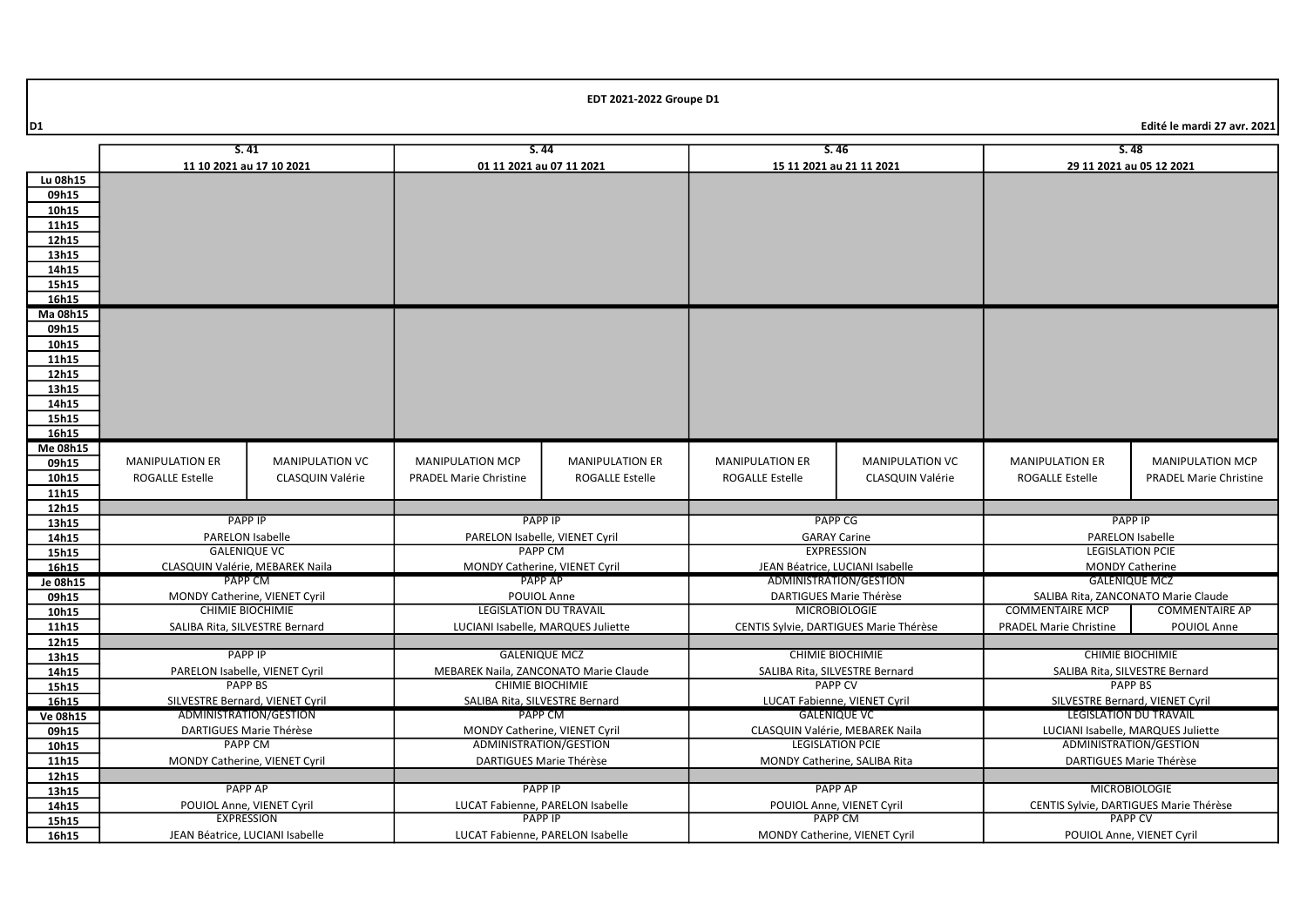|          |                                        | S.50                            | S.1                                            |                                     | S.3                                               |                                 | S.5                                    |                                       |
|----------|----------------------------------------|---------------------------------|------------------------------------------------|-------------------------------------|---------------------------------------------------|---------------------------------|----------------------------------------|---------------------------------------|
|          | 13 12 2021 au 19 12 2021               |                                 | 03 01 2022 au 09 01 2022                       |                                     | 17 01 2022 au 23 01 2022                          |                                 | 31 01 2022 au 06 02 2022               |                                       |
| Lu 08h15 |                                        |                                 |                                                |                                     |                                                   |                                 |                                        |                                       |
| 09h15    |                                        |                                 |                                                |                                     |                                                   |                                 |                                        |                                       |
| 10h15    |                                        |                                 |                                                |                                     |                                                   |                                 |                                        |                                       |
| 11h15    |                                        |                                 |                                                |                                     |                                                   |                                 |                                        |                                       |
| 12h15    |                                        |                                 |                                                |                                     |                                                   |                                 |                                        |                                       |
| 13h15    |                                        |                                 |                                                |                                     |                                                   |                                 |                                        |                                       |
| 14h15    |                                        |                                 |                                                |                                     |                                                   |                                 |                                        |                                       |
| 15h15    |                                        |                                 |                                                |                                     |                                                   |                                 |                                        |                                       |
| 16h15    |                                        |                                 |                                                |                                     |                                                   |                                 |                                        |                                       |
| Ma 08h15 |                                        |                                 |                                                |                                     |                                                   |                                 |                                        |                                       |
| 09h15    |                                        |                                 |                                                |                                     |                                                   |                                 |                                        |                                       |
| 10h15    |                                        |                                 |                                                |                                     |                                                   |                                 |                                        |                                       |
| 11h15    |                                        |                                 |                                                |                                     |                                                   |                                 |                                        |                                       |
| 12h15    |                                        |                                 |                                                |                                     |                                                   |                                 |                                        |                                       |
| 13h15    |                                        |                                 |                                                |                                     |                                                   |                                 |                                        |                                       |
| 14h15    |                                        |                                 |                                                |                                     |                                                   |                                 |                                        |                                       |
| 15h15    |                                        |                                 |                                                |                                     |                                                   |                                 |                                        |                                       |
| 16h15    |                                        |                                 |                                                |                                     |                                                   |                                 |                                        |                                       |
| Me 08h15 | PAPP AP                                |                                 |                                                |                                     |                                                   |                                 |                                        |                                       |
| 09h15    | POUIOL Anne, VIENET Cyril              |                                 | <b>MANIPULATION ER</b>                         | <b>MANIPULATION VC</b>              | <b>MANIPULATION ER</b>                            | <b>MANIPULATION MCP</b>         | <b>MANIPULATION MCP</b>                | <b>MANIPULATION ER</b>                |
| 10h15    | <b>CHIMIE BIOCHIMIE</b>                |                                 | <b>ROGALLE Estelle</b>                         | <b>CLASQUIN Valérie</b>             | ROGALLE Estelle                                   | <b>PRADEL Marie Christine</b>   | <b>PRADEL Marie Christine</b>          | <b>ROGALLE Estelle</b>                |
| 11h15    | SALIBA Rita, SILVESTRE Bernard         |                                 |                                                |                                     |                                                   |                                 |                                        |                                       |
| 12h15    |                                        |                                 |                                                |                                     |                                                   |                                 |                                        |                                       |
| 13h15    | <b>LEGISLATION PCIE</b>                |                                 |                                                | <b>PAPP BS</b>                      |                                                   | <b>PAPP BS</b>                  |                                        | <b>PAPP IP</b>                        |
| 14h15    | <b>MONDY Catherine</b>                 |                                 |                                                | SILVESTRE Bernard                   |                                                   | <b>SILVESTRE Bernard</b>        | PARELON Isabelle, VIENET Cyril         |                                       |
| 15h15    | <b>EXPRESSION</b>                      |                                 | <b>CHIMIE BIOCHIMIE</b>                        |                                     |                                                   | <b>EXPRESSION</b>               | <b>CHIMIE BIOCHIMIE</b>                |                                       |
| 16h15    |                                        | JEAN Béatrice, LUCIANI Isabelle | SALIBA Rita, SILVESTRE Bernard                 |                                     |                                                   | JEAN Béatrice, LUCIANI Isabelle |                                        | SALIBA Rita, SILVESTRE Bernard        |
| Je 08h15 | <b>COMMENTAIRE AP</b>                  | <b>COMMENTAIRE MCP</b>          | <b>GALENIQUE MCZ</b>                           |                                     |                                                   | <b>PAPP AP</b>                  |                                        | <b>GALENIQUE MCZ</b>                  |
| 09h15    | POUIOL Anne                            | <b>PRADEL Marie Christine</b>   |                                                | SALIBA Rita, ZANCONATO Marie Claude | POUIOL Anne, VIENET Cyril                         |                                 |                                        | MEBAREK Naila, ZANCONATO Marie Claude |
| 10h15    |                                        | <b>GALENIQUE MCZ</b>            | ADMINISTRATION/GESTION                         |                                     |                                                   | <b>GALENIQUE MCZ</b>            | <b>LEGISLATION DU TRAVAIL</b>          |                                       |
| 11h15    | MEBAREK Naila, ZANCONATO Marie Claude  |                                 | DARTIGUES Marie Thérèse                        |                                     | SALIBA Rita, ZANCONATO Marie Claude               |                                 | LUCIANI Isabelle, MARQUES Juliette     |                                       |
| 12h15    |                                        |                                 |                                                |                                     |                                                   |                                 |                                        |                                       |
| 13h15    | <b>LEGISLATION PCIE</b>                |                                 | <b>MICROBIOLOGIE</b>                           |                                     | <b>MICROBIOLOGIE</b>                              |                                 | <b>PAPP CV</b>                         |                                       |
| 14h15    | MONDY Catherine, SALIBA Rita           |                                 | CENTIS Sylvie, DARTIGUES Marie Thérèse         |                                     | CENTIS Sylvie, DARTIGUES Marie Thérèse            |                                 | SILVESTRE Bernard, VIENET Cyril        |                                       |
| 15h15    | PAPP CM                                |                                 | PAPP BS                                        |                                     | ADMINISTRATION/GESTION                            |                                 | <b>MICROBIOLOGIE</b>                   |                                       |
| 16h15    | MONDY Catherine, VIENET Cyril          |                                 | SILVESTRE Bernard, VIENET Cyril                |                                     | DARTIGUES Marie Thérèse                           |                                 | CENTIS Sylvie, DARTIGUES Marie Thérèse |                                       |
| Ve 08h15 | <b>PAPP CV</b>                         |                                 | PAPP CM                                        |                                     | <b>CHIMIE BIOCHIMIE</b>                           |                                 | <b>COMMENTAIRE VC</b>                  | <b>COMMENTAIRE MCP</b>                |
| 09h15    | <b>VIENET Cyril</b>                    |                                 | MONDY Catherine, VIENET Cyril                  |                                     |                                                   | SALIBA Rita, SILVESTRE Bernard  | CLASQUIN Valérie                       | <b>PRADEL Marie Christine</b>         |
| 10h15    | <b>MICROBIOLOGIE</b>                   |                                 | <b>COMMENTAIRE VC</b><br><b>COMMENTAIRE AP</b> |                                     | <b>COMMENTAIRE VC</b><br><b>COMMENTAIRE MCP</b>   |                                 | <b>PAPP BS</b>                         |                                       |
| 11h15    | CENTIS Sylvie, DARTIGUES Marie Thérèse |                                 | <b>CLASQUIN Valérie</b>                        | POUIOL Anne                         | CLASQUIN Valérie<br><b>PRADEL Marie Christine</b> |                                 | SILVESTRE Bernard, VIENET Cyril        |                                       |
| 12h15    |                                        |                                 |                                                |                                     |                                                   |                                 |                                        |                                       |
| 13h15    |                                        | ADMINISTRATION/GESTION          |                                                | <b>PAPP AP</b>                      | <b>PAPP IP</b>                                    |                                 |                                        | PHYTOTHERAPIE                         |
| 14h15    |                                        | DARTIGUES Marie Thérèse         |                                                | LUCAT Fabienne, POUIOL Anne         | PARELON Isabelle, VIENET Cyril                    |                                 | POUIOL Anne                            |                                       |
| 15h15    |                                        | <b>PAPP CM</b>                  |                                                | <b>LEGISLATION DU TRAVAIL</b>       |                                                   | <b>PAPP AP</b>                  |                                        | <b>LEGISLATION PCIE</b>               |
| 16h15    | MONDY Catherine, VIENET Cyril          |                                 | LUCIANI Isabelle, MARQUES Juliette             |                                     | POUIOL Anne, VIENET Cyril                         |                                 | MONDY Catherine, SALIBA Rita           |                                       |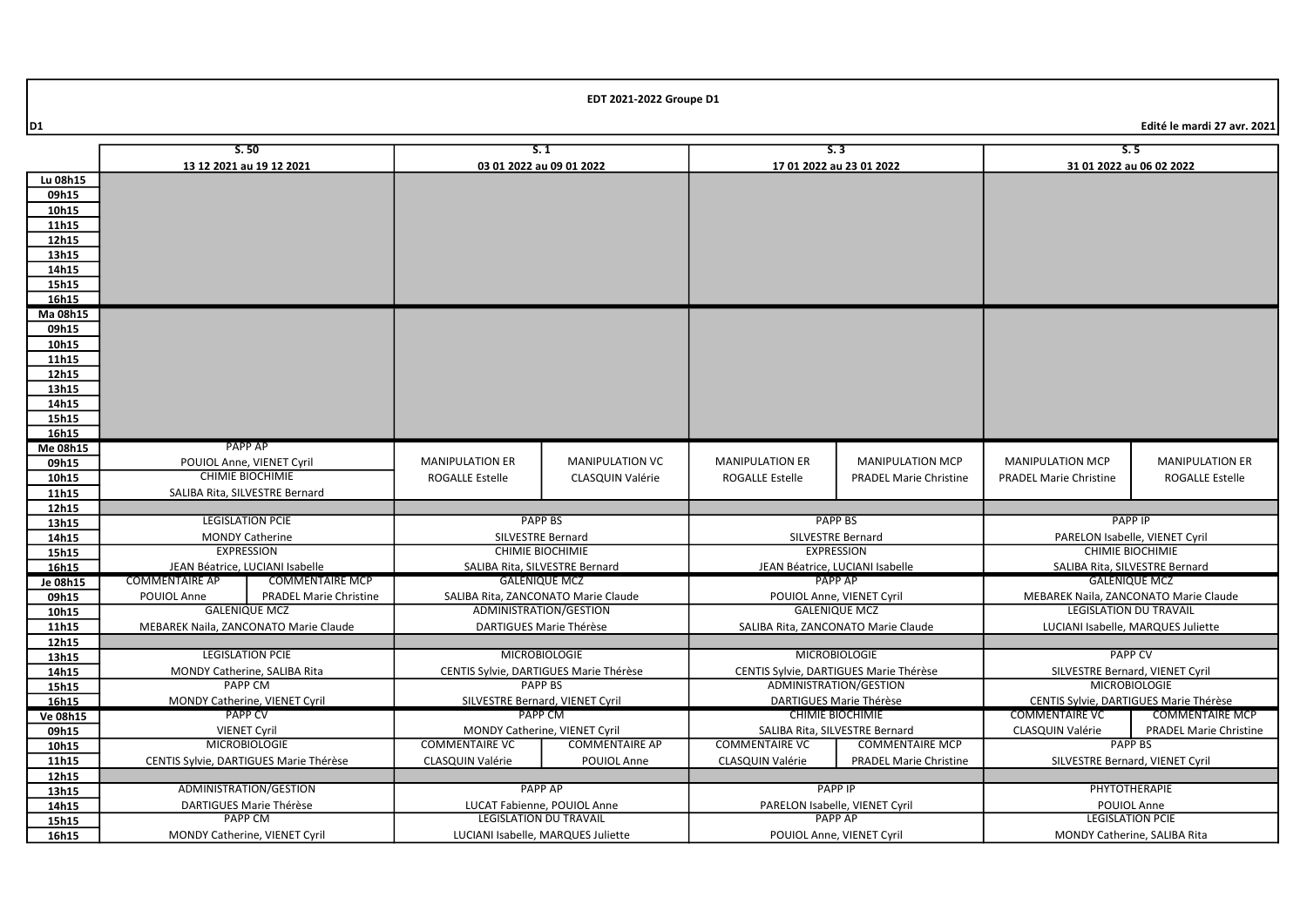|                | S.7                                   |                                                                 |                                        | S.10                                                 |                                        | S.12                                                     |                                        | S.14                                |
|----------------|---------------------------------------|-----------------------------------------------------------------|----------------------------------------|------------------------------------------------------|----------------------------------------|----------------------------------------------------------|----------------------------------------|-------------------------------------|
|                | 14 02 2022 au 20 02 2022              |                                                                 |                                        | 07 03 2022 au 13 03 2022<br>21 03 2022 au 27 03 2022 |                                        | 04 04 2022 au 10 04 2022                                 |                                        |                                     |
| Lu 08h15       |                                       |                                                                 |                                        |                                                      |                                        |                                                          |                                        |                                     |
| 09h15          |                                       |                                                                 |                                        |                                                      |                                        |                                                          |                                        |                                     |
| 10h15          |                                       |                                                                 |                                        |                                                      |                                        |                                                          |                                        |                                     |
|                |                                       |                                                                 |                                        |                                                      |                                        |                                                          |                                        |                                     |
| 11h15          |                                       |                                                                 |                                        |                                                      |                                        |                                                          |                                        |                                     |
| 12h15          |                                       |                                                                 |                                        |                                                      |                                        |                                                          |                                        |                                     |
| 13h15          |                                       |                                                                 |                                        |                                                      |                                        |                                                          |                                        |                                     |
| 14h15          |                                       |                                                                 |                                        |                                                      |                                        |                                                          |                                        |                                     |
| 15h15          |                                       |                                                                 |                                        |                                                      |                                        |                                                          |                                        |                                     |
| 16h15          |                                       |                                                                 |                                        |                                                      |                                        |                                                          |                                        |                                     |
| Ma 08h15       |                                       |                                                                 |                                        |                                                      |                                        |                                                          |                                        |                                     |
| 09h15          |                                       |                                                                 |                                        |                                                      |                                        |                                                          |                                        |                                     |
| 10h15          |                                       |                                                                 |                                        |                                                      |                                        |                                                          |                                        |                                     |
| 11h15          |                                       |                                                                 |                                        |                                                      |                                        |                                                          |                                        |                                     |
| 12h15<br>13h15 |                                       |                                                                 |                                        |                                                      |                                        |                                                          |                                        |                                     |
| 14h15          |                                       |                                                                 |                                        |                                                      |                                        |                                                          |                                        |                                     |
| 15h15          |                                       |                                                                 |                                        |                                                      |                                        |                                                          |                                        |                                     |
| 16h15          |                                       |                                                                 |                                        |                                                      |                                        |                                                          |                                        |                                     |
| Me 08h15       | <b>EXPRESSION</b>                     |                                                                 | <b>PAPP CM</b>                         |                                                      |                                        |                                                          |                                        | <b>EXPRESSION</b>                   |
| 09h15          | JEAN Béatrice, LUCIANI Isabelle       |                                                                 | MONDY Catherine, VIENET Cyril          |                                                      |                                        |                                                          |                                        | JEAN Béatrice, LUCIANI Isabelle     |
| 10h15          | <b>CHIMIE BIOCHIMIE</b>               |                                                                 | <b>CHIMIE BIOCHIMIE</b>                |                                                      |                                        |                                                          |                                        | <b>CHIMIE BIOCHIMIE</b>             |
| 11h15          | SALIBA Rita, SILVESTRE Bernard        |                                                                 | SALIBA Rita, SILVESTRE Bernard         |                                                      |                                        |                                                          |                                        | SALIBA Rita, SILVESTRE Bernard      |
| 12h15          |                                       |                                                                 |                                        |                                                      |                                        |                                                          |                                        |                                     |
| 13h15          |                                       |                                                                 |                                        |                                                      |                                        |                                                          | <b>PAPP CG</b>                         |                                     |
| 14h15          | <b>MANIPULATION ER</b>                | <b>MANIPULATION VC</b>                                          | <b>MANIPULATION VC</b>                 | <b>MANIPULATION ER</b>                               |                                        |                                                          |                                        | <b>GARAY Carine, LUCAT Fabienne</b> |
| 15h15          | <b>ROGALLE Estelle</b>                | CLASQUIN Valérie                                                | CLASQUIN Valérie                       | <b>ROGALLE Estelle</b>                               |                                        |                                                          |                                        | <b>PAPP CG</b>                      |
| 16h15          |                                       |                                                                 |                                        |                                                      |                                        |                                                          |                                        | <b>GARAY Carine, VIENET Cyril</b>   |
| Je 08h15       |                                       | <b>GALENIQUE MCZ</b>                                            |                                        | <b>PAPP AP</b>                                       |                                        | PAPP CM                                                  |                                        |                                     |
| 09h15          | MEBAREK Naila, ZANCONATO Marie Claude |                                                                 | POUIOL Anne, VIENET Cyril              |                                                      |                                        | MONDY Catherine, VIENET Cyril                            | <b>MANIPULATION MCP</b>                | <b>MANIPULATION MCZ</b>             |
| 10h15          | <b>GALENIQUE MCZ</b>                  |                                                                 | PHYTOTHERAPIE                          |                                                      | <b>PAPP CG</b>                         |                                                          | <b>PRADEL Marie Christine</b>          | ZANCONATO Marie Claude              |
| 11h15          | SALIBA Rita, ZANCONATO Marie Claude   |                                                                 | POUIOL Anne                            |                                                      | <b>GARAY Carine, VIENET Cyril</b>      |                                                          |                                        |                                     |
| 12h15          |                                       |                                                                 |                                        |                                                      |                                        |                                                          |                                        |                                     |
| 13h15          | <b>CHIMIE BIOCHIMIE</b>               |                                                                 | <b>BOTANIQUE</b>                       |                                                      | <b>GALENIQUE MCZ</b>                   |                                                          | <b>MICROBIOLOGIE</b>                   |                                     |
| 14h15          | SALIBA Rita, SILVESTRE Bernard        |                                                                 |                                        | SALIBA Rita, SILVESTRE Bernard                       | SALIBA Rita, ZANCONATO Marie Claude    |                                                          | CENTIS Sylvie, DARTIGUES Marie Thérèse |                                     |
| 15h15          |                                       | PHYTOTHERAPIE<br><b>COMMENTAIRE VC</b><br><b>COMMENTAIRE AP</b> |                                        | <b>COMMENTAIRE VC</b>                                | <b>COMMENTAIRE MCP</b>                 |                                                          | <b>CHIMIE BIOCHIMIE</b>                |                                     |
| 16h15          | POUIOL Anne                           |                                                                 | CLASQUIN Valérie                       | POUIOL Anne                                          | <b>CLASQUIN Valérie</b>                | <b>PRADEL Marie Christine</b>                            |                                        | SALIBA Rita, SILVESTRE Bernard      |
| Ve 08h15       | <b>COMMENTAIRE AP</b>                 | <b>COMMENTAIRE VC</b>                                           |                                        | PAPP CM                                              |                                        |                                                          | <b>COMMENTAIRE MCP</b>                 | <b>COMMENTAIRE VC</b>               |
| 09h15          | POUIOL Anne                           | CLASQUIN Valérie                                                |                                        | MONDY Catherine, VIENET Cyril                        | <b>MANIPULATION MCP</b>                | <b>MANIPULATION ER</b>                                   | <b>PRADEL Marie Christine</b>          | CLASQUIN Valérie                    |
| 10h15          | <b>PAPP IP</b>                        |                                                                 | <b>GALENIQUE AA</b>                    |                                                      | <b>PRADEL Marie Christine</b>          | <b>ROGALLE Estelle</b>                                   |                                        | <b>EXPRESSION</b>                   |
| 11h15          | PARELON Isabelle, VIENET Cyril        |                                                                 | ARLES André, MEBAREK Naila             |                                                      |                                        |                                                          |                                        | JEAN Béatrice, LUCIANI Isabelle     |
| 12h15          |                                       |                                                                 |                                        |                                                      |                                        |                                                          |                                        |                                     |
| 13h15          | <b>PAPP CV</b>                        |                                                                 |                                        | <b>GALENIQUE AA</b>                                  | <b>TAP VC</b>                          | TAP ER                                                   |                                        | <b>BOTANIQUE</b>                    |
| 14h15          | LUCAT Fabienne, VIENET Cyril          |                                                                 |                                        | ARLES André, SALIBA Rita                             | CLASQUIN Valérie                       | <b>ROGALLE Estelle</b><br>SALIBA Rita, SILVESTRE Bernard |                                        |                                     |
| 15h15          | <b>LEGISLATION PCIE</b>               |                                                                 |                                        | <b>MICROBIOLOGIE</b>                                 |                                        | <b>MICROBIOLOGIE</b>                                     |                                        | PAPP CM                             |
| 16h15          | MONDY Catherine, SALIBA Rita          |                                                                 | CENTIS Sylvie, DARTIGUES Marie Thérèse |                                                      | CENTIS Sylvie, DARTIGUES Marie Thérèse |                                                          | MONDY Catherine, VIENET Cyril          |                                     |